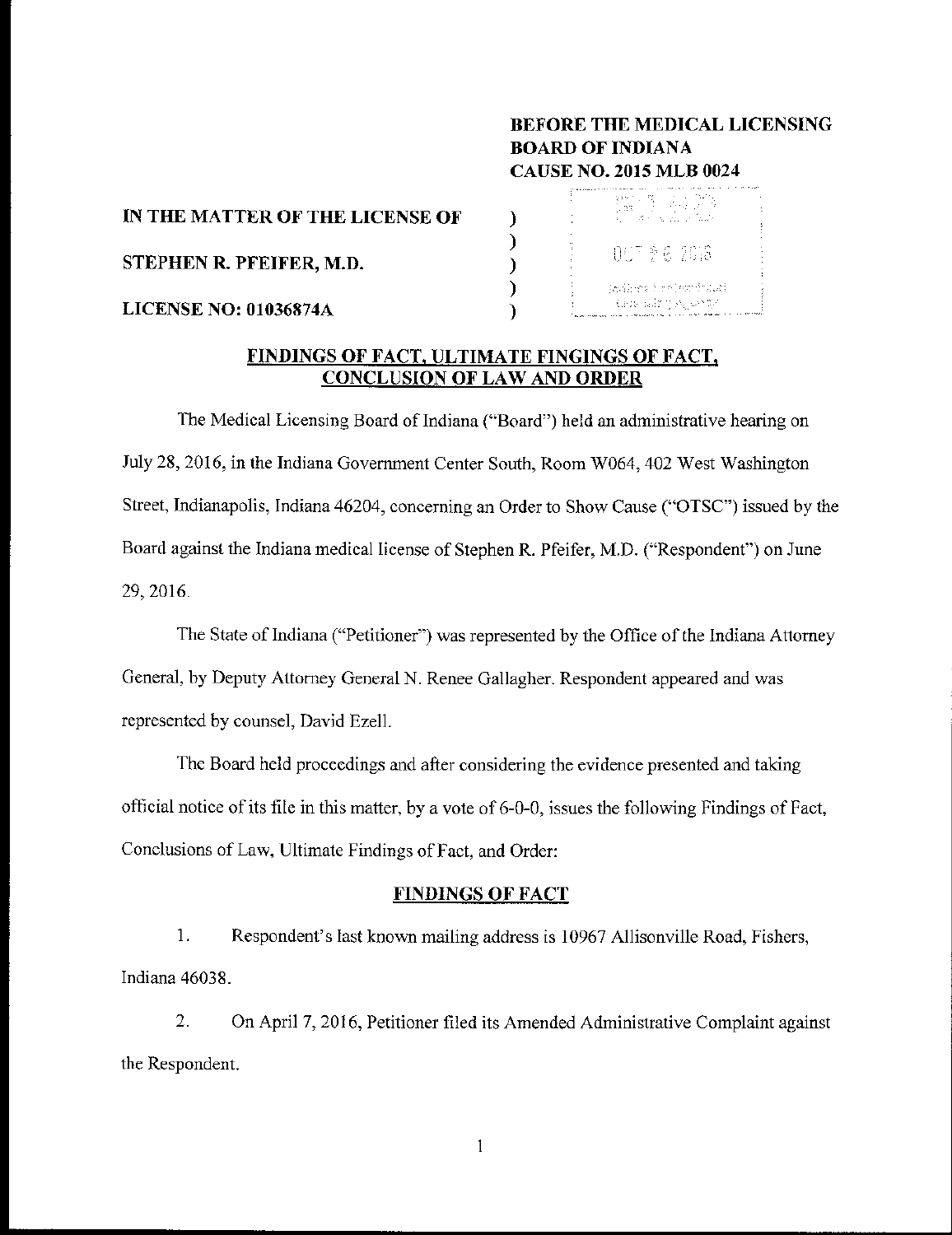3. On May 11,2016, the Board entered a Final Order Accepting "Proposed Settlement Agreement" by a vote of 4-0-0 and imposed the following terms and conditions on Respondent's license:

- a. Respondent's medical license was placed on indefinite suspension with no right to petition for reinstatement for at least one (I) year from the date of the Board's Final Order Accepting the Proposed Settlement;
- b. Respondent must follow all ISMA recommendations;
- c. Respondent must complete six (6) hours of Continuing Medical Education units ("CMEs") regarding controlled substances and six (6) CMEs regarding physician administrative roles and authority in an office setting including working with a collaborating physician in an office setting. Respondent must have all twelve (12) hours completed within one (1) year of the Board's Final Order Accepting Settlement;
- d. Respondent must pay a fine of two thousand five hundred dollars (\$2,500.00) within 90 days of the Board's Final Order Accepting Settlement;
- e. Respondent must pay a fee of five dollars (\$5.00) to be deposited into the Health Records and Personal Identifying Information Protection Trust Fund.

4. Respondent failed to comply with the Board's Order Accepting Settlement due to Respondent practicing without a license by dictating patient treatment, diagnosis and prescription suggestion to another physician at his practice while his medical license was indefinitely suspended.

5. Based on Respondent's failure to comply with the Board's order, the Board issued an Order to Show Cause on June 29, 2016, setting the matter for hearing on July 28, 2016.

2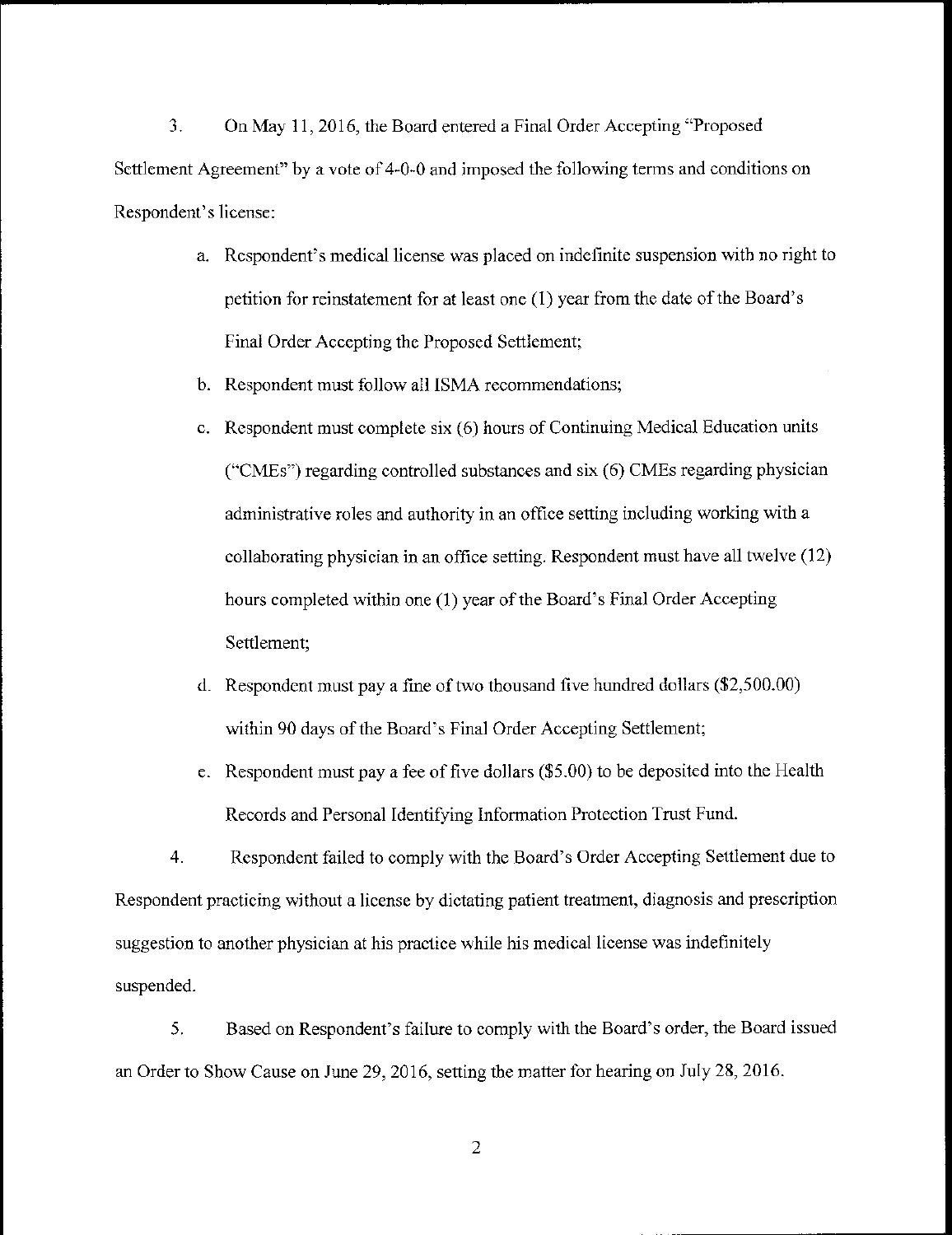6. On July 28, 2016, by a vote of  $6-0-0$ , the Board found that Respondent was in violation of the April 2016 Final Order Accepting "Proposed Settlement Agreement".

### ULTIMATE FINIDNG OF FACT

Respondent's conduct constitutes a violation of Ind. Code  $\S 25$ -1-9-4(a)(10) in that Respondent has failed to comply with an order imposing sanctions under section 9 of this chapter as evidenced by Respondent practicing medicine while having a suspended license.

### CONCLUSIONS OF LAW

Respondent's violation is cause for disciplinary sanctions which may be imposed singly or in combination such as censure, a letter of reprimand, probation, suspension, revocation, and/or a tine up to the amount of One Thousand Dollars (\$1,000.00) per violation, as detailed in Ind. Code § 25-1-9-9.

#### **ORDER**

1. Respondent's license remains on **INDEFINITE SUSPENSION** with no right to petition for reinstatement of his license until one (1) year from the date of this Order.

2. Respondent must complete all terms and conditions contained in the May **11,**  2016 Final Order Accepting "Proposed Settlement Agreement" in addition to all other terms and conditions contained in this Order.

3. Prior to petitioning for reinstatement, Respondent shall submit proof of completion to the Board of twelve (12) hours of continuing education in ethics.

4. Respondent must pay a FINE of ONE THOUSAND DOLLARS (\$1,000.00) payable within ninety (90) days of the date of this Order, and submitted to the following address:

> Medical Licensing Board of Indiana 402 W. Washington St. Rm. W072 Indianapolis, IN 46204

> > 3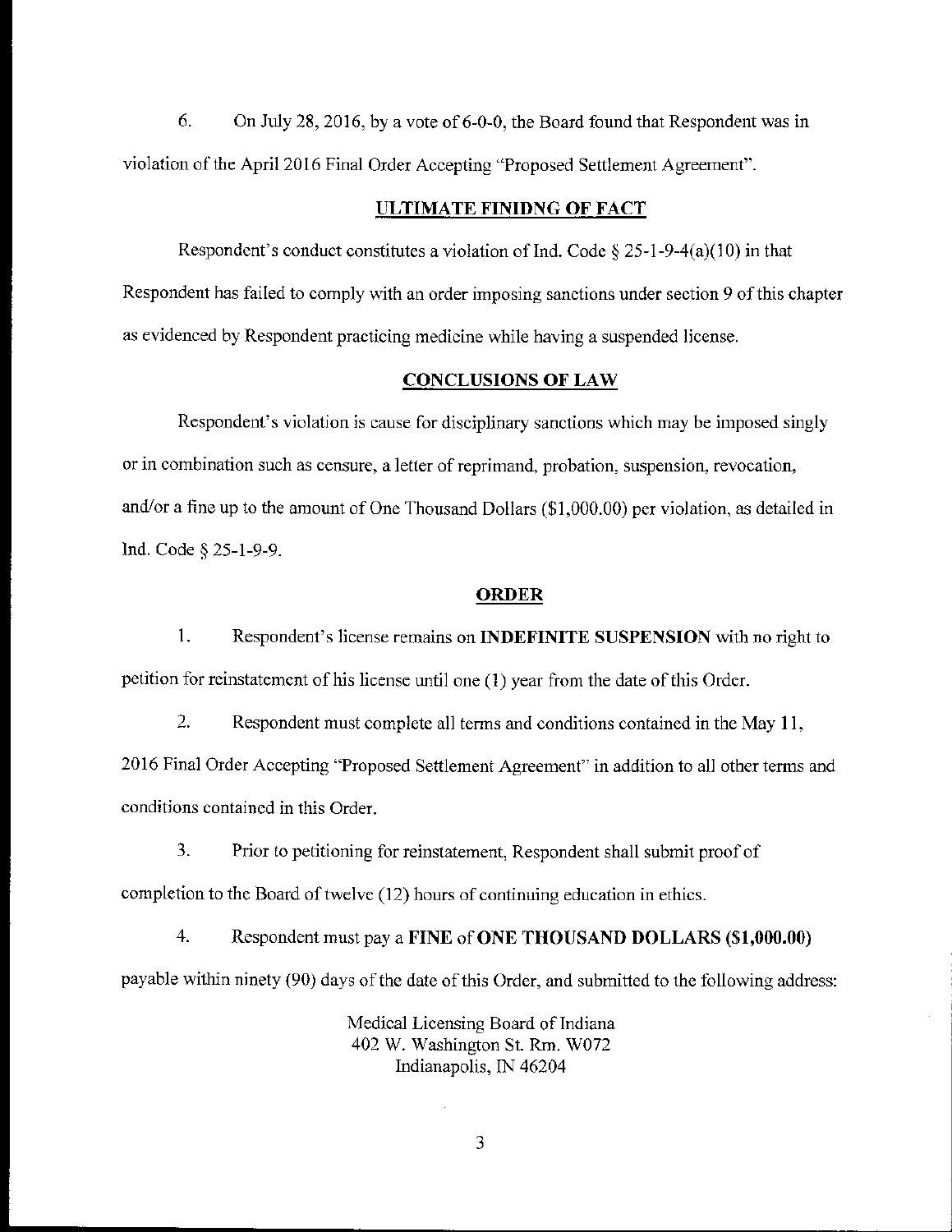5. Respondent shall receive a **LETTER OF REPRIMAND** issued by the Board to be placed in his file with the Indiana Professional Licensing Agency.

6. A violation of this Order, and non~compliance with the statutes or regulations regarding the practice of medicine, or any violation of the Board's May 11, 2016 order may result in the State requesting an Order to Show Cause as may be issued by the Board, or a new cause of action pursuant to Ind. Code § 25-1-9-4, any or all of which could leave to additional sanctions, up to and including a revocation of Respondent's license.

SO ORDERED, this  $\sqrt{\frac{1}{n}}$  day of October, 2016.

# MEDICAL LICENSING BOARD OF INDIANA

Maurien Bennett

**(Balance of Page Intentionally Left Blank]**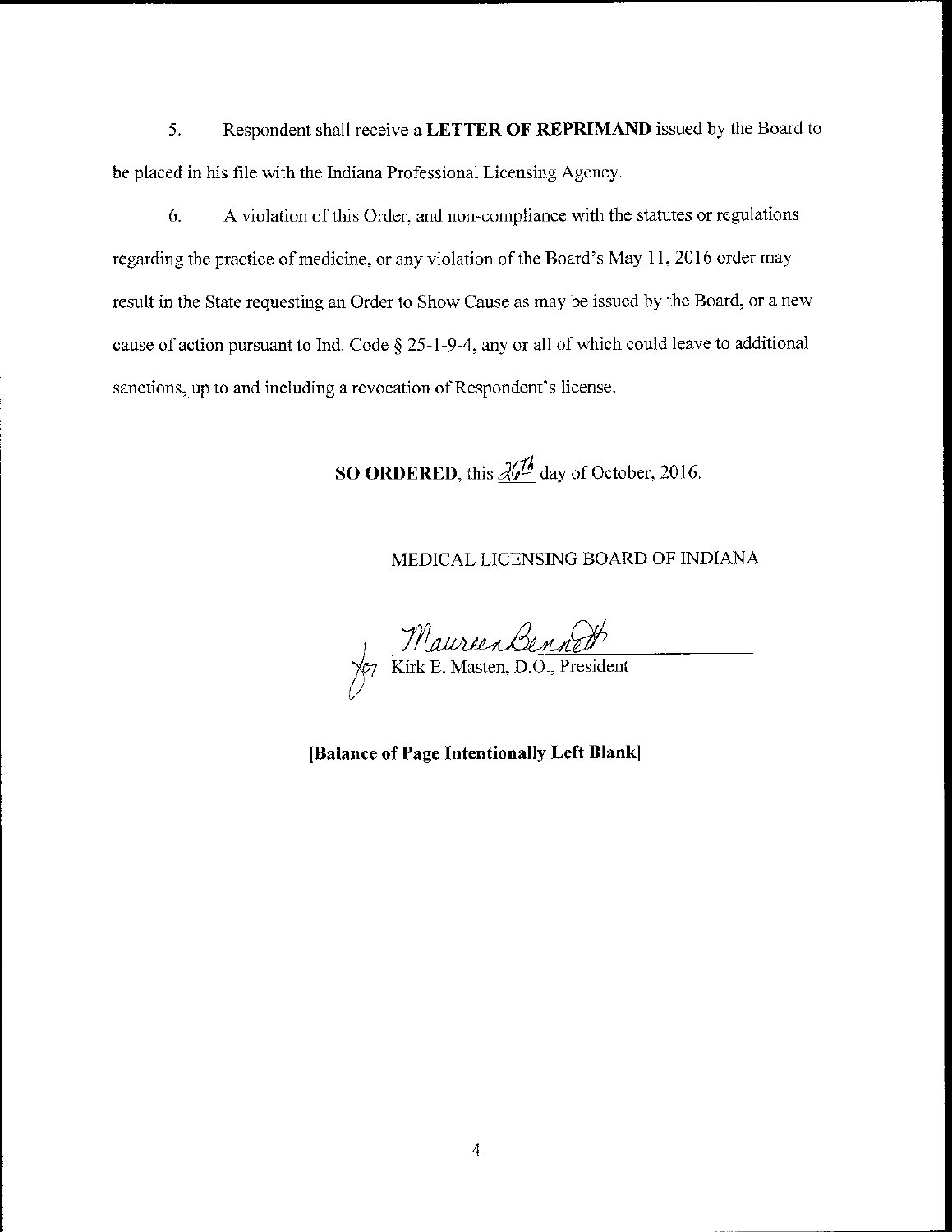## CERTIFICATE OF SERVICE

I certify that a copy of the "Findings of Fact, Ultimate Findings of Fact, Conclusions of Law, and Order" has been duly served upon:

Dr. Stephen R. Pfeifer 10967 Allisonville Rd. Fishers, IN 46038 **Service by U.S. Mail** 

David Ezell 6655 Allisonville Rd. Indianapolis, lN 46220 **Service by** U.S. **Mail** 

N. Renee Gallagher Deputy Attorney General 302 West Washington Street, 5<sup>th</sup> Floor Indianapolis, IN 46204 Renee.gallagher@atg.in.gov **Service by E-Mail** 

 $10 - 26 - 16$ 

Date

<u>Donna MC</u><br>Donna Moran, Litigation Specialist

Medical Licensing Board of Indiana Indiana Government Center South 302 West Washington Street, Room W072 Indianapolis, IN 46204 Telephone: 317-234-2060 Email:  $pla3@pha.in.gov$ 

**Explanation** of Service Methods

Personal Service: by delivering a true copy of the aforesaid document(s) personally. Service by U.S. Mail: by serving a true copy of the aforesaid document(s) by First Class U.S. Mail, postage prepaid. Service by Email: by sending a true copy of the aforesaid document(s) to the individual's electronic mail address